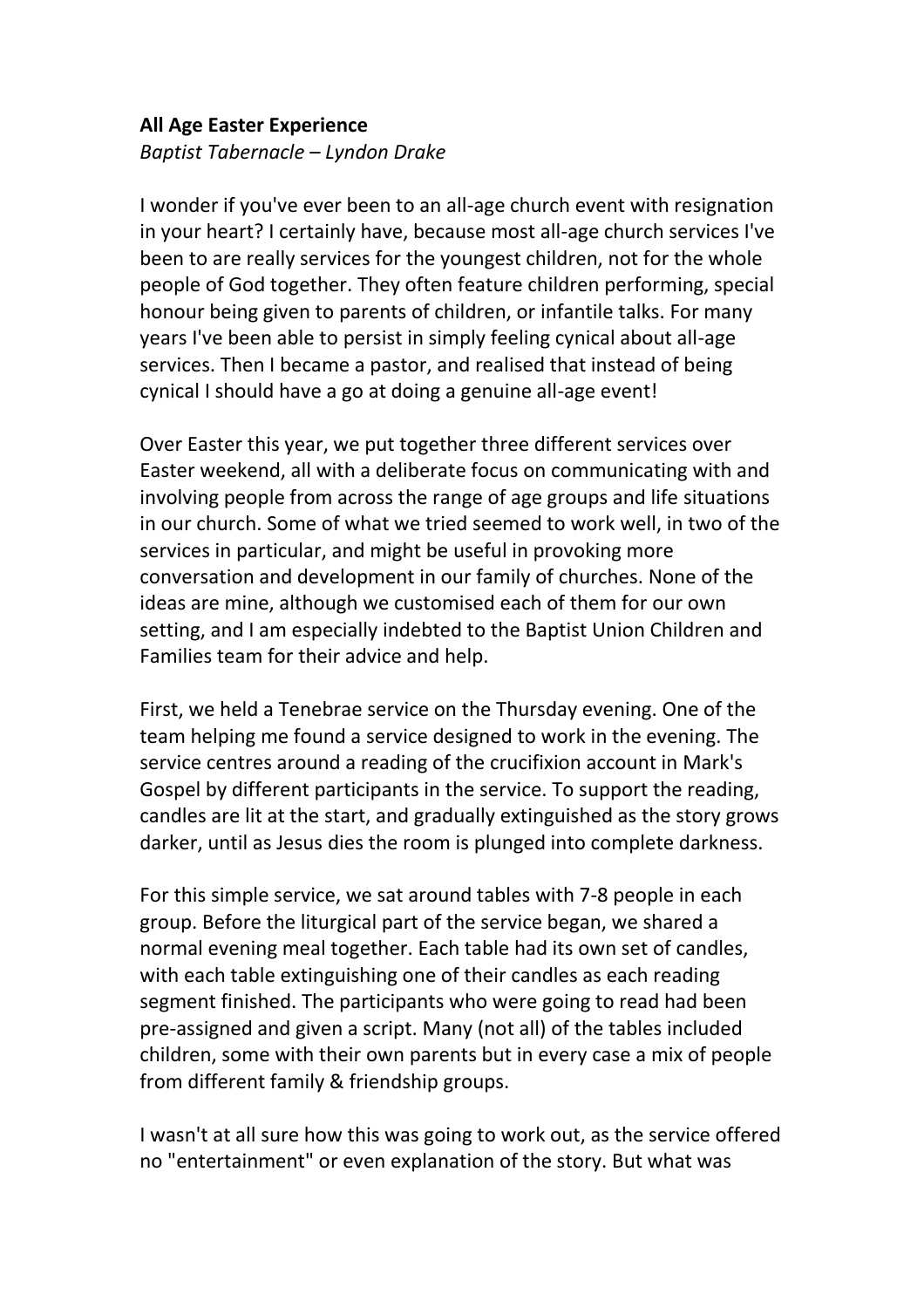fascinating was that the candles were sufficient to hold the attention of everyone, including all the children. We sat enthralled as the story progressed, gripped by the unadorned but compelling words of Mark's Gospel—gripped by God speaking to us in the the beauty and majesty of his word, without our own words intruding.

The moment when the last candle was extinguished was deeply moving to me, even though I'd prepared the service. And as the service finished, with one candle relit to hint at the resurrection, we left in silence, thinking of what it cost our saviour to save us.

The next morning, on Good Friday, we met for a more typical church service. At the Tabernacle we have a beautiful old pipe organ, and on holiday weekends I sometimes skip the effort of trying to put together an entire worship team (a fruitless exercise when everyone leaves Auckland for the bach!) and we have a more traditional service with the organ. As this leaves the stage empty, we had a chance to get everyone up the front to participate.

To offer a way of collectively reflecting on the death of Jesus, we set up a cross in the middle of the stage, and had a couple of big buckets of red paint (water-based, of course). Everyone was invited to come forward, dip their hands in the paint, and use their red hands to mark the cross.

Alongside this, we gave out bitter sweets, mirroring the Passover meal idea of bitter herbs. This was a chance for us to all share in the bitterness of Jesus' death.

At the end of this point in the service, everyone, young and old, had left their mark on the cross, had come away with hands washed clean, and experienced a shared taste of the bitterness of death. The cross stayed in the middle of the stage, a visible reminder that all of us together, young and old, shared in the sin that Jesus died for, and that all of us together, young and old, had been set free from sin's guilt, condemnation, and power by that first Good Friday.

As we did this, the old hymn, "Beneath the cross of Jesus," was played:

Upon that cross of Jesus My eye at times can see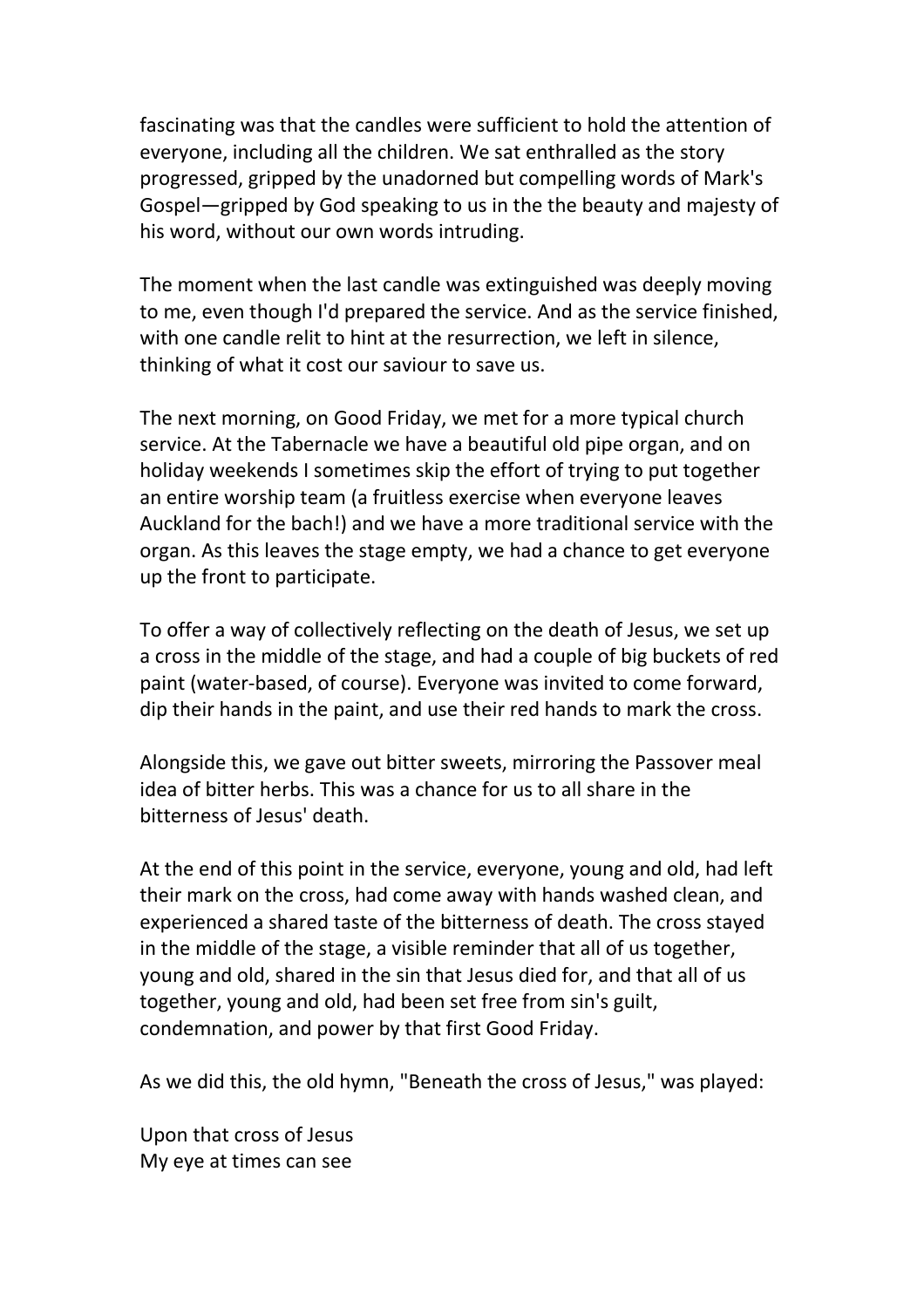The very dying form of One Who suffered there for me; And from my stricken heart with tears Two wonders I confess; The wonders of redeeming love And my unworthiness.

For Easter Sunday, we decorated the auditorium with flowers and balloons, gave out chocolate eggs to the children—a counterpoint to the bitter sweets of Good Friday, a celebration of the sweetness of the resurrection, and a foretaste of the celebration which Jesus will bring when he returns. And we gave each child there, and quite a few adults, a small flower potplant, to take away and see the beauty of new life growing. While this service was enjoyable, I'm still looking for something to bring us together meaningfully—I felt that what I'd put together was more individually focussed than the other two.

Three things will stick with me from that weekend. One was the sense of solidarity that these events gave us. In a world dominated by individualism, it was moving to be engaged in acts of collective worship and reflection. The second was the discovery, no doubt made by many others before me, that liturgy is effective at enabling children and adults to worship and learn from God together. The modern evangelical church has often segregated children, but I wonder if we could learn something from liturgical movements, and worship as a whole church community more.

The third thing I will take away is a renewed commitment to the public reading of scripture to people of all ages. Of course, this will be nothing new to people from a more liturgical church background, where reading the unadorned Bible is often a major part of a church service. But to me this was a fresh experience of the power of God's word, in the form he has given to us. God's word truly is "living and active," and doesn't need me to add to it or take away from it. God truly does speak through scripture, to all from the youngest to the oldest. We don't have to make it infantile, and I have come away from that weekend with a renewed confidence that God's Spirit is especially active in people's hearts when we trust that his word is beautiful, flaweless, and perfect—just as it is.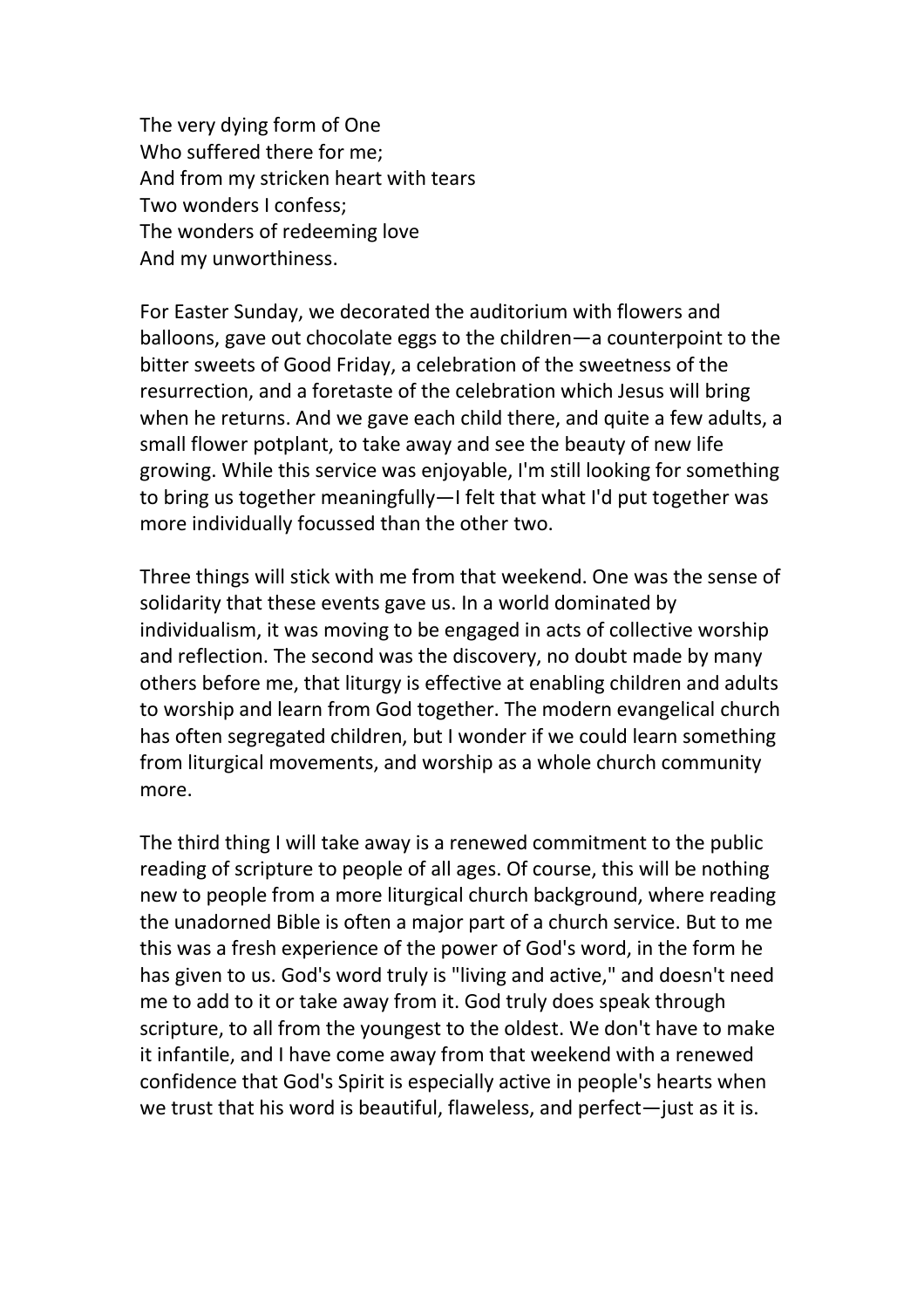